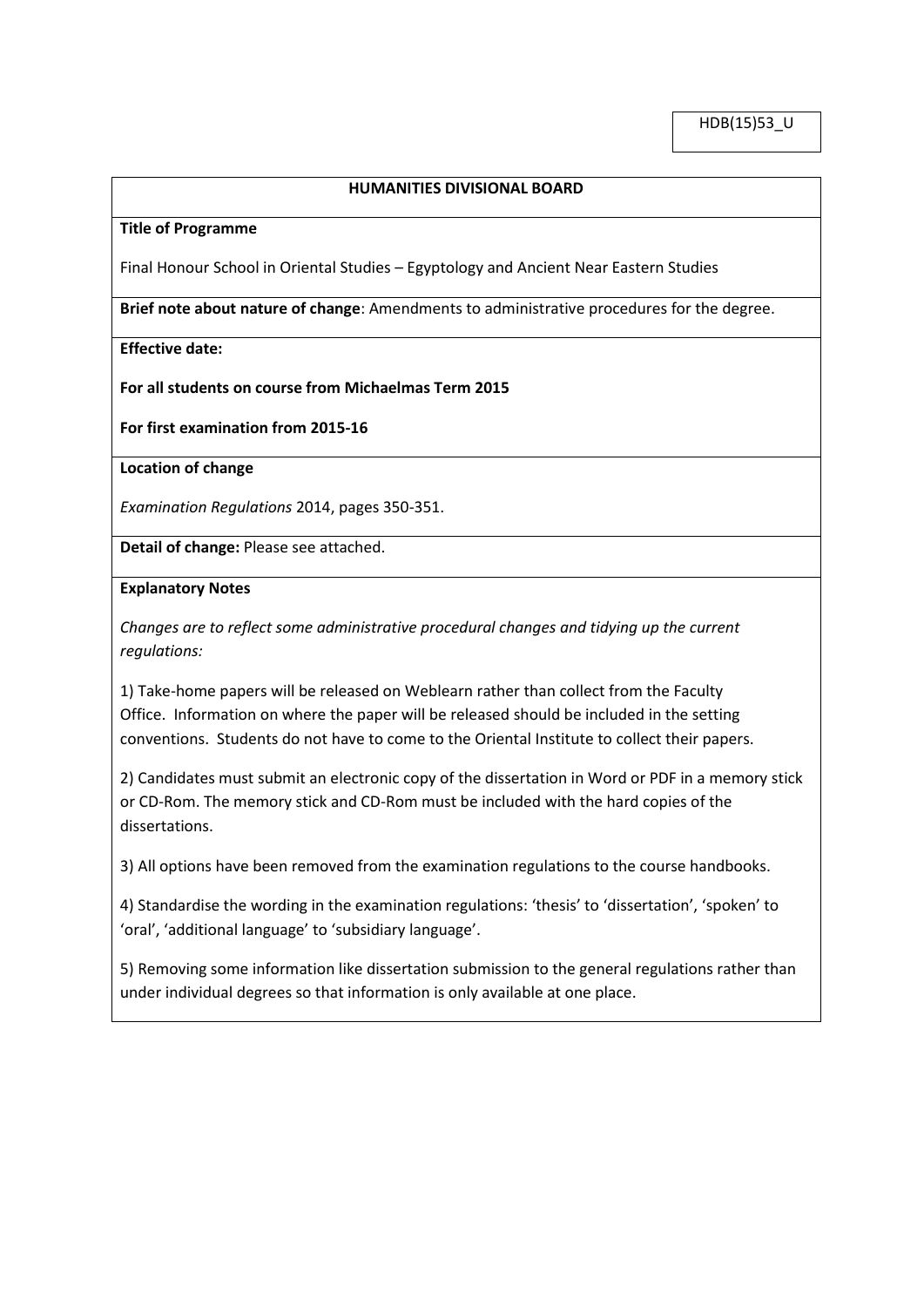# **Egyptology and Ancient Near Eastern Studies**

*Either, for Egyptology and Ancient Near Eastern Studies with a subsidiary language* The languages which may be offered shall be: As first language: Akkadian or Egyptian Candidates offering oOne of the following as second language (which must be different from the first language): Akkadian Egyptian **Coptic** Hittite (may not be available every year) Sumerian will be required to offer the following papers: 1. Translation paper (first language). 2. Translation paper (second language). 3, 4. Literary and historical topics including prepared translation from first language. 5, 6. Literary and historical topics including prepared translation from second language. For

papers 4 and 6, in each case four passages from a list of prescribed texts will be set for examination by essay. For each paper, candidates must present a translation of and essay on one passage. Papers should be typed and provided with proper scholarly apparatus. The passages for paper 4 will be assigned in the Oriental Institute published at 10 a.m. on Monday of first weekWeek 1 in Full Term in the term in which the final examination is to be offered, and must be handed in to the Examination Schools, High Street, Oxford no later than 12 noon on Monday of second weekWeek 2. A signed statement that the essay is the candidate's own work should be submitted separately in a sealed envelope bearing his or her candidate number, to the Chair of examiners (forms are available from the Faculty Office, Oriental Institute). The passages for paper 6 will be assigned in the Oriental Institutepublished at 10 a.m. on Monday of third weekWeek 3 in Full Term in the term in which the final examination is to be offered, and must be handed in to the Examination Schools, High Street, Oxford no later than 12 noon on Monday of fourth weekWeek 4. Essays should not exceed 3,500 words. A signed statement that the essay is the candidate's own work should be submitted separately in a sealed envelope bearing his or her candidate number, to the Chair of examiners (forms are available from the Faculty Office, Oriental Institute). Candidates will be contacted with details of how to collect or access the papers.

Candidates offering one of the following as the second language in the above papers follow the regulations for 'Additional Subsidiary Languages' in the Honour School of Oriental Studies: Arabic, Aramaic and Syriac, Classics (in the Honour School of Classics and Oriental Studies), Hebrew (Biblical and Rabbinic) and Old Iranian. Candidates offering Classics as an Additional subsidiary Llanguage in the Honour School of Classics and Oriental Studies must offer in place of papers 2, 5 and 6 three subjects in Classics according to the conditions specified in the syllabus for that School.

7. A field of concentration to be chosen from a list of topics published at the beginning of Michaelmas Term each year by the Oriental Studies Faculty Board for examination in the following academic year. Candidates may propose their own field of concentration. The choice must be approved by the Board in each case.

8. Selected Egyptian and/or Ancient Near Eastern artefacts together with essay questions on material culture.

9. General paper, including questions on Egyptology and Ancient Near Eastern Studies today. 10. A dissertation on a topic to be approved by the Faculty Board, of a different character from that chosen for paper 7. \*

11. Egyptian art and architecture. This paper is optional and may be taken in substitution for 7. or 10. above. Selection of this paper is subject to approval by the Board of the Faculty of Oriental Studies.

*Or, for Egyptology and Ancient Near Eastern Studies with Archaeology and Anthropology*, candidates will be required to offer papers 1, 3-4, and 7-10 above, **and** the following papers: